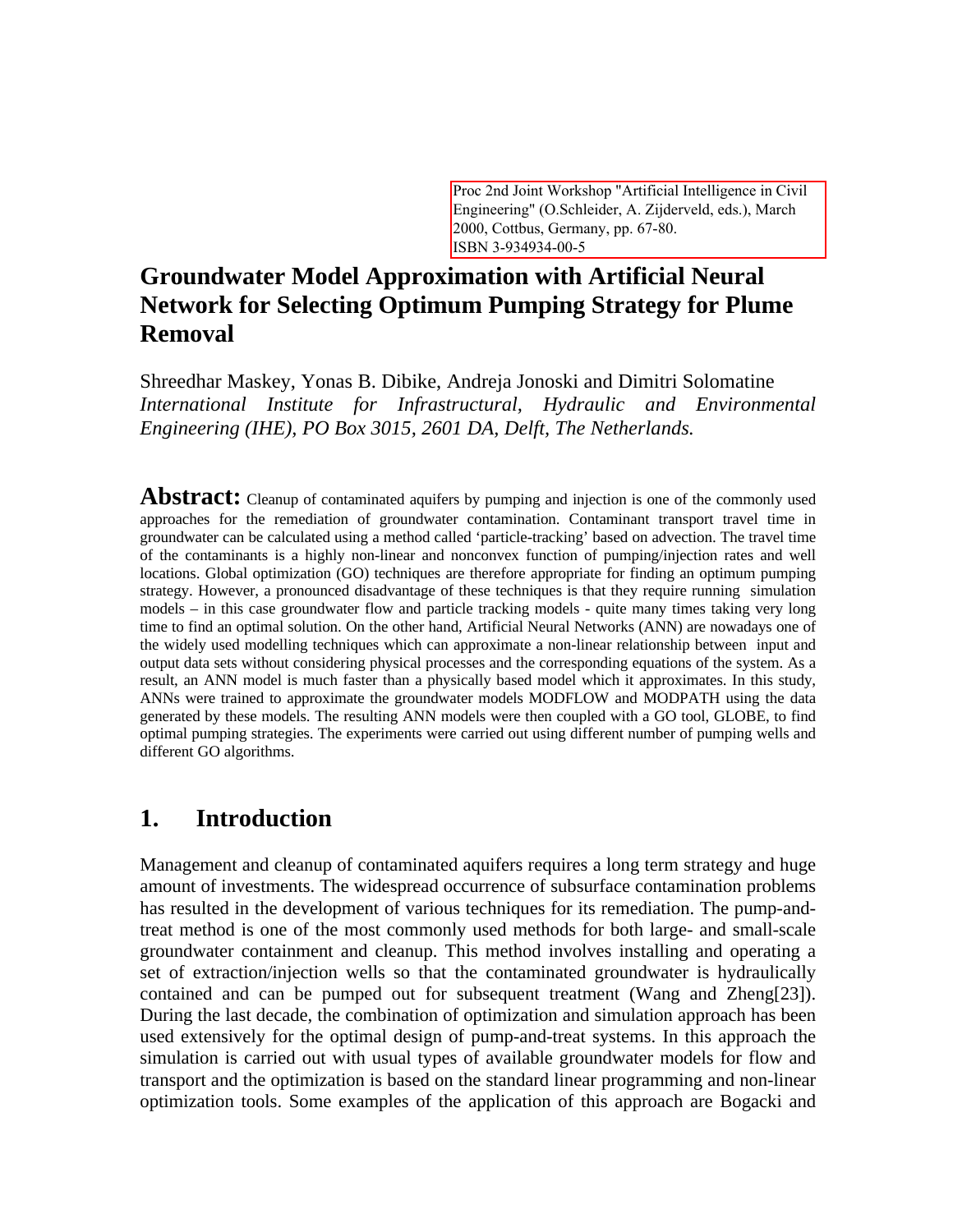Daniels[2]; Greenwald and Gorelick[7]; Chang et al.[3]; Gorelick et al.[6]; Willis and Yeh[24]. Several researchers also used randomized search techniques for optimization. For example, Wang and Zheng[23] used genetic algorithms (GA); Karatzas and Pinder[9, 10] presented an outer approximation method; Aral and Guan[1] used a differential GA and El Harrouni et al.[5] used GA and a dual reciprocity boundary element method.

Contaminant transport travel time in groundwater can be calculated using a method called 'particle-tracking' based on advection (Greenwald and Gorelick[7]; Jonoski et al.[8]). The travel time of the contaminants is a highly non-linear and nonconvex function of pumping/injection rates and well locations. Studies of Maskey et al.[11, 12] show the successful use of Global optimization (GO) techniques for finding an optimum pumping strategy. However, a pronounced disadvantage of these techniques is that they require running simulation models – in this case groundwater flow and particle tracking models quite many times taking very long time to find an optimal solution. In order to reduce the computational time, different techniques can be applied including the hybrid use of artificial neural networks (ANNs) and GO algorithms (GOAs) (see Solomatine and Avila Torres[21]; Dibike et al.[4]). Some examples of the hybrid use of ANNs and GOAs were reported by Rogers et al.[18] and Rao and Jamieson[17]. The former used ANNs to predict selected outcomes of a groundwater contaminant transport model. Then, a GA was applied to search through possible alternatives evaluating the effectiveness of each alternative with predictions generated by the ANNs. Similarly, the latter made use of an ANN in association with a groundwater simulation model to determine the performance of different combinations of abstraction/injection wells, and thereafter, a GA to identify the least-cost solution offered by these combinations. Morshed and Kaluarachchi[14] also used ANN and GA, but in their work a GA and a back propagation algorithm were used to train two separate ANNs. In all these works, instead of particle tracking, concentration of the plume was used to estimate the state of the contamination.

This paper describes the approximation of groundwater flow and particle tracking models with ANNs for the optimal selection of pumping strategy for groundwater plume removal. The ANN, a widely used modelling technique, can approximate a non-linear relationship between input and output data sets without considering physical processes and corresponding equations of the system. As a result, an ANN model is much faster than a physically based model which it approximates. In this study, ANNs were trained for different pumping scenarios using the data generated by groundwater models MODFLOW and MODPATH, developed by USGS. The resulting ANN model was then coupled with a GO tool, GLOBE, to find an optimal pumping strategy. The experiments were carried out using different number of pumping wells and different GO algorithms. The results from the ANN models were compared with the results from the physically based models (MODFLOW and MODPATH).

## **2. Groundwater flow and particle tracking models**

In the plume removal by pumping/injection system, pumping rates and well locations are major decision variables. For a given set of decision variables a flow model updates the hydraulic head (a state variable) and a particle-tracking model computes the particle travel time and path lines. The equation describing the three-dimensional movement of groundwater assuming constant density is expressed as: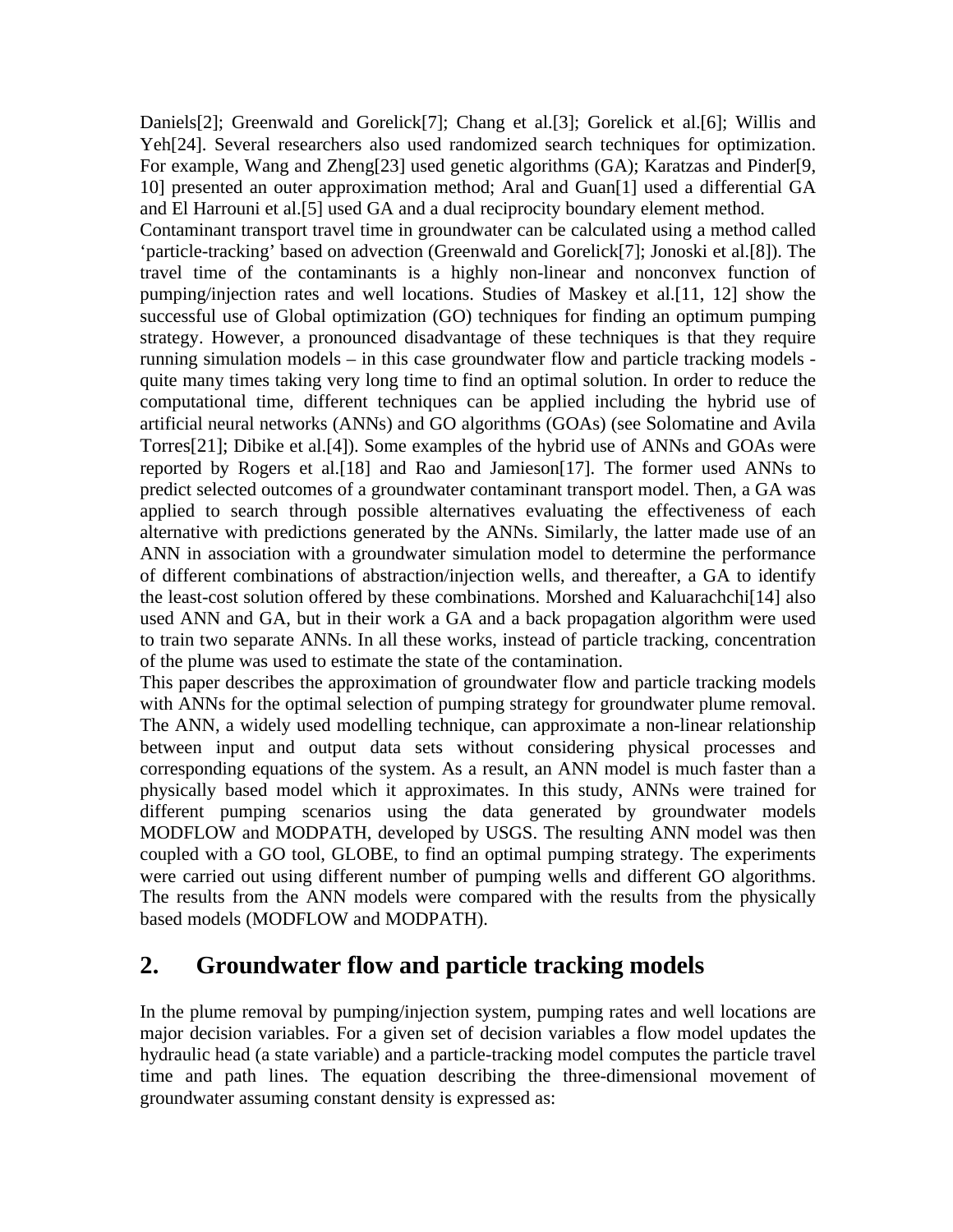$$
\frac{\partial}{\partial x}(K_{xx}\frac{\partial h}{\partial x}) + \frac{\partial}{\partial y}(K_{yy}\frac{\partial h}{\partial y}) + \frac{\partial}{\partial z}(K_{zz}\frac{\partial h}{\partial z}) + q_s = S_s\frac{\partial h}{\partial t}
$$
(1)

where:  $K_{xx}$ ,  $K_{yy}$  and  $K_{zz}$  are the principle components of the hydraulic conductivity along *x*, *y* and *z* coordinate axes; *h* is the hydraulic head;  $q_s$  is the source/sink term;  $S_s$  is the specific storage; and *t* is time.

The total cleanup time of a contaminant plume by pumping can be viewed as a function of the transport of particles defined at the plume boundary. When all particles have reached a pumping well, the plume is said to be removed. Hence, the travel time of the slowest particle is assumed to be the total cleanup time. Considering the transport by advection only, the time it takes for a particle to flow to a pumping well is given by the integral along the particle flow path  $S(q)$  as follows (Greenwald and Gorelick[7]):

$$
t(q) = \int_{s} \frac{1}{v(q)} ds \tag{2}
$$

where:  $q$  = vector of pumping and injection rates;  $t(q)$  = travel time of the particle;  $v(q)$  = velocity in the direction of flow;  $ds =$  incremental distance in the direction of flow; and  $S(q)$  = length of particle flow path. The non-linearity of this function (travel time and pumping rates) is mainly due to the facts that (1) the integration is to be evaluated over the flow path  $S(q)$  which is a function of pumping rates, and (2) the velocity over each incremental distance is a function of pumping rates, and velocity appears in the denominator of the integral.

In this study, the groundwater simulation codes MODFLOW (McDonald and Harbaugh[13]) and MODPATH (Pollock[16]), developed by U. S. Geological Survey, for flow and particle-tracking respectively have been used.

### **3. GOAs and optimization problem formulation**

#### **3.1 Global optimization algorithms**

Global optimization is aimed at finding the best solution of constrained optimization problems which (may) have various local optima. A GO problem (GOP) with box constraints has been posed in Solomatine[19] as follows: Find an optimizer  $\vec{x}^*$  such that

 $(x^*) = \min f(x)$ *x X*  $f^* = f(x)$ ∈  $* = f(x^*) =$ (3)

where the objective function  $f(x)$  is defined in the finite interval (box) region of the ndimensional Euclidean space as:

$$
X = \{x \in \mathbb{R}^n : a \le x \le b \qquad (componentwise)\}\tag{4}
$$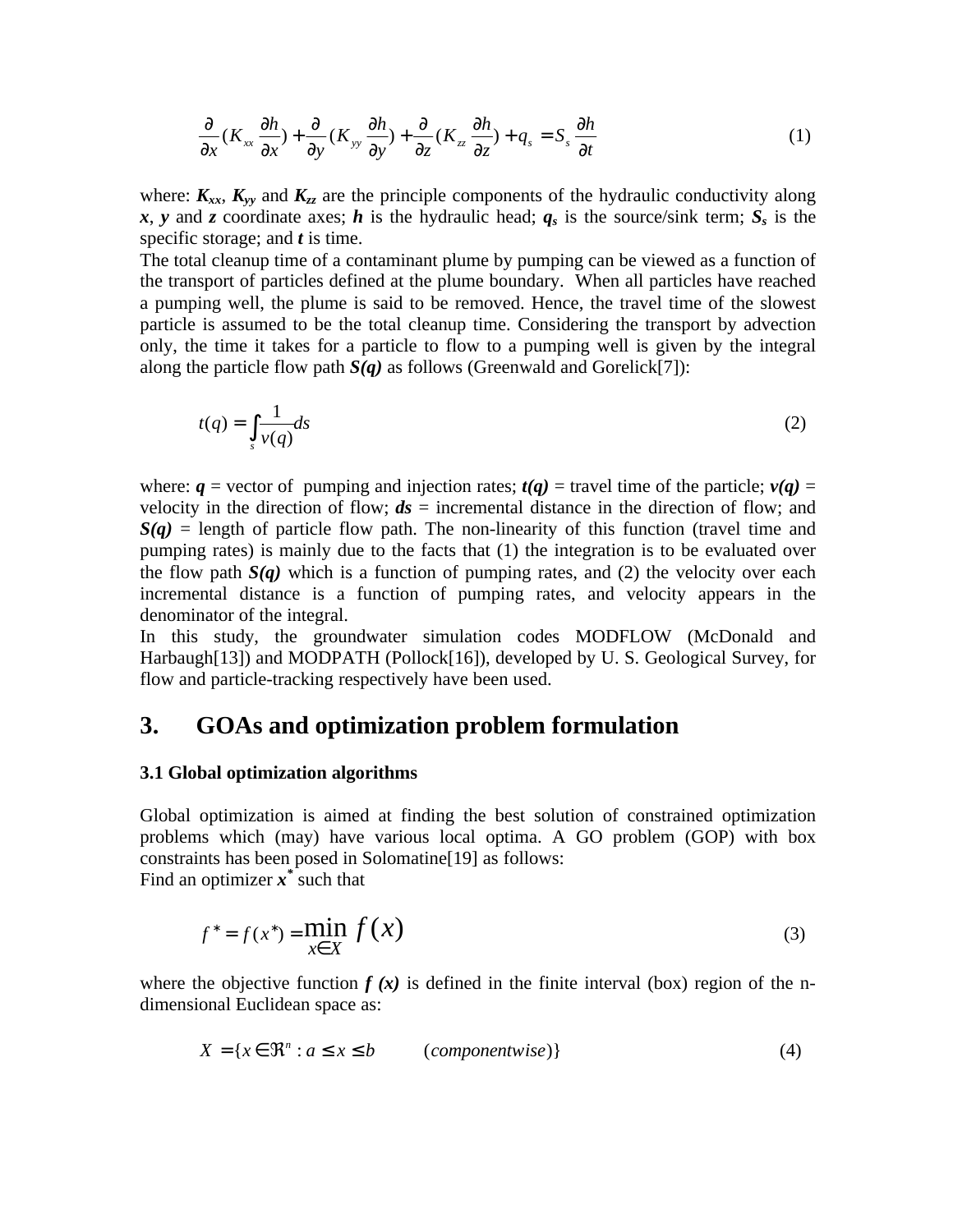This constrained optimization problem can be transformed to an unconstrained optimization problem by introducing a penalty function with a high value outside the specified constraints. In cases when the exact value of an optimizer cannot be found, we speak about its estimate and, correspondingly, about its minimum estimate.

There are various algorithms oriented towards the search of global minima in GOPs (see Pinter[15]; Torn and Zilinskas[22]). In this study, a GO tool GLOBE developed at IHE, Delft has been used for optimization. The GLOBE now incorporates nine different algorithms. Three of them, namely GA, adaptive cluster covering (ACCO) and Controlled random search (CRS4) have been used in this study. Solomatine [19, 20] discussed all the GOAs used in the GLOBE system in detail.

#### **3.2 Optimization problem formulation**

Two separate optimization problems are formulated: (1) minimization of cleanup cost (establishment cost and operation plus maintenance cost of pumping and wells), and (2) minimization of cleanup time. In both cases the pumping rates and the well locations are decision variables. The upper and lower limits in pumping rates and the specified area for well locations are considered as constraints. In addition, in the case of cost minimization the limitation in cleanup time is also introduced as a constraint.

### **3.2.1 Optimization of cleanup time**

If the aquifer cleanup time is to be minimized the objective function and the constraints can in general be defined as (Maskey et al.[11, 12]):

| minimize:   | $t = f(q_1, q_2, \dots, q_n, c_1, r_1, c_2, r_2, \dots, c_n, r_n)$                                                              |  |
|-------------|---------------------------------------------------------------------------------------------------------------------------------|--|
| subject to: | $q_{min}$ £ $(q_1, q_2,q_n)$ £ $q_{max}$<br>$c_{min}$ £ (c <sub>1</sub> , c <sub>2</sub> ,  c <sub>n</sub> ) £ c <sub>max</sub> |  |
|             | $r_{min}$ £ $(r_1, r_2, , r_n)$ £ $r_{max}$                                                                                     |  |

where  $t =$  cleanup time;  $q_1, q_2, \ldots, q_n =$  pumping rates in wells 1, 2,...*n*;  $c_1, c_2, \ldots, c_n =$  column number (on grid) of wells  $\vec{l}$ ,  $\vec{2}$ ,  $\ldots$   $\vec{n}$ ;  $\vec{r}_1$ ,  $\vec{r}_2$ ,  $\ldots$   $\vec{r}_n$  = row number (on grid) of wells  $\vec{l}$ ,  $\vec{2}$ ,  $\ldots$   $\vec{n}$ ;  $q_{min}$ ,  $q_{max}$  = minimum and maximum ranges in pumping rates;  $c_{min}$ ,  $c_{max}$  = ranges in column number for well locations; and  $r_{min}$ ,  $r_{max}$  = ranges in row number for well locations. In the experiments presented in this paper, only the pumping rates have been taken as decision variables keeping the positions of the wells fixed.

#### **3.2.2 Optimization of cleanup cost**

The well installment cost (capital cost) and the operation and maintenance cost per year (annual cost) can be expressed as a function of total pumping rates as:

Capital cost = 
$$
C_1 \sum_{i=1}^{n} q_i^m
$$
 (6)

Operation and maintenance cost per year =  $C_2Q^r$  (7)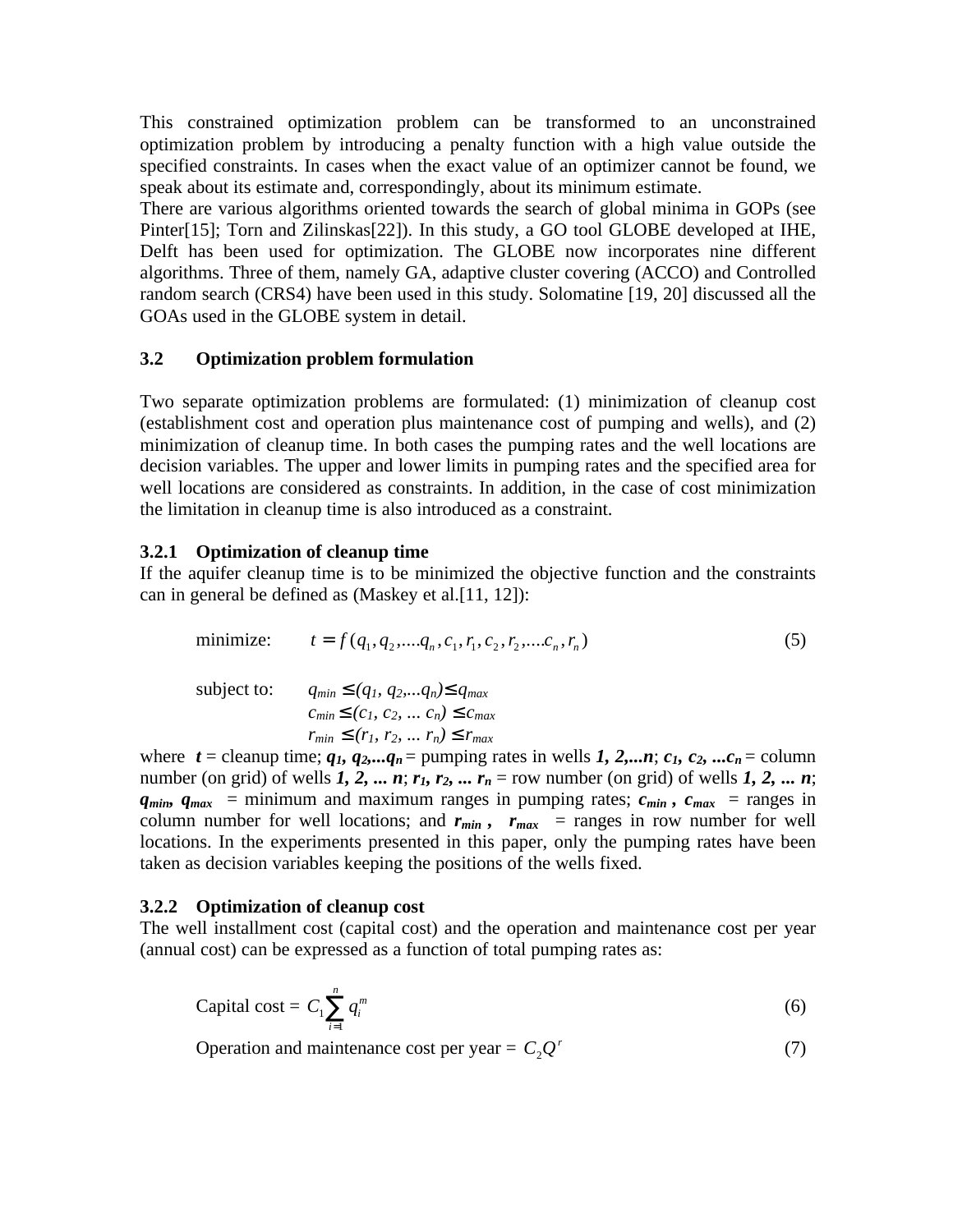The constants  $C_I$  and  $C_2$  depend on the unit rates (per unit pumping rate) of capital cost and annual cost respectively. The coefficients *m* and *r* are generally less than unity and they account for the rate of change (generally decrease) in per unit capital and annual costs respectively with respect to the increase in total pumping rate. The  $\bm{O}$  is the total pumping rate of all wells and *qi* are the pumping rates of individual wells with *n* being the number of wells. Thus, for the optimization of the total cost of well installment and pumping the objective function can be expressed as a function of pumping rates. Expressing the total cost in present worth the objective function and the constraints are defined as:

minimize 
$$
C_1 \sum_{i=1}^{n} q_i^m + C_2 \sum_{k=1}^{t} \frac{C_3 Q^r}{(1+D)^k}
$$
 (8)

subject to  $t \in t_{max}$ 

The constraints in pumping rates and position arrays apply similarly as in the optimization of cleanup time. In the above equation:  $t$  is the cleanup time in years,  $D$  is the discount rate (discounted from  $k^{th}$  year) and  $C_3$  is the coefficient that takes the value unity if k is a whole number and has the value of the fraction part of the  $k$  otherwise. The  $t_{max}$  is the maximum limit in cleanup time. If the resulting cleanup time is greater than the maximum limit the model generates a high value of the cost outside the constraint limit (a penalty) as an objective function value.

### **4 Neural network approximation of groundwater models**

After enjoying much success in other areas of application, such as in the fields of pattern recognition and robotics, ANNs are now being applied more and more to problems of the aquatic environment (Dibike et al.[4], Solomatine and Avila Torres[21]). This wide range of applications follows from the property of ANN that it is possible to obtain a (very fast) prediction of system response without attempting to reach an understanding of, or to provide an insight into, the nature of the phenomena that are being modelled.

Multi–layer feed-forward networks (also known as multilayer perceptrons or MLPs) constitute one of the most widely used classes of ANNs. Each such ANN consists of an input layer, an output layer and one or more intermediate, 'hidden' layers as shown in



Figure 1: Multi-layer feed-forward network with one hidden layer.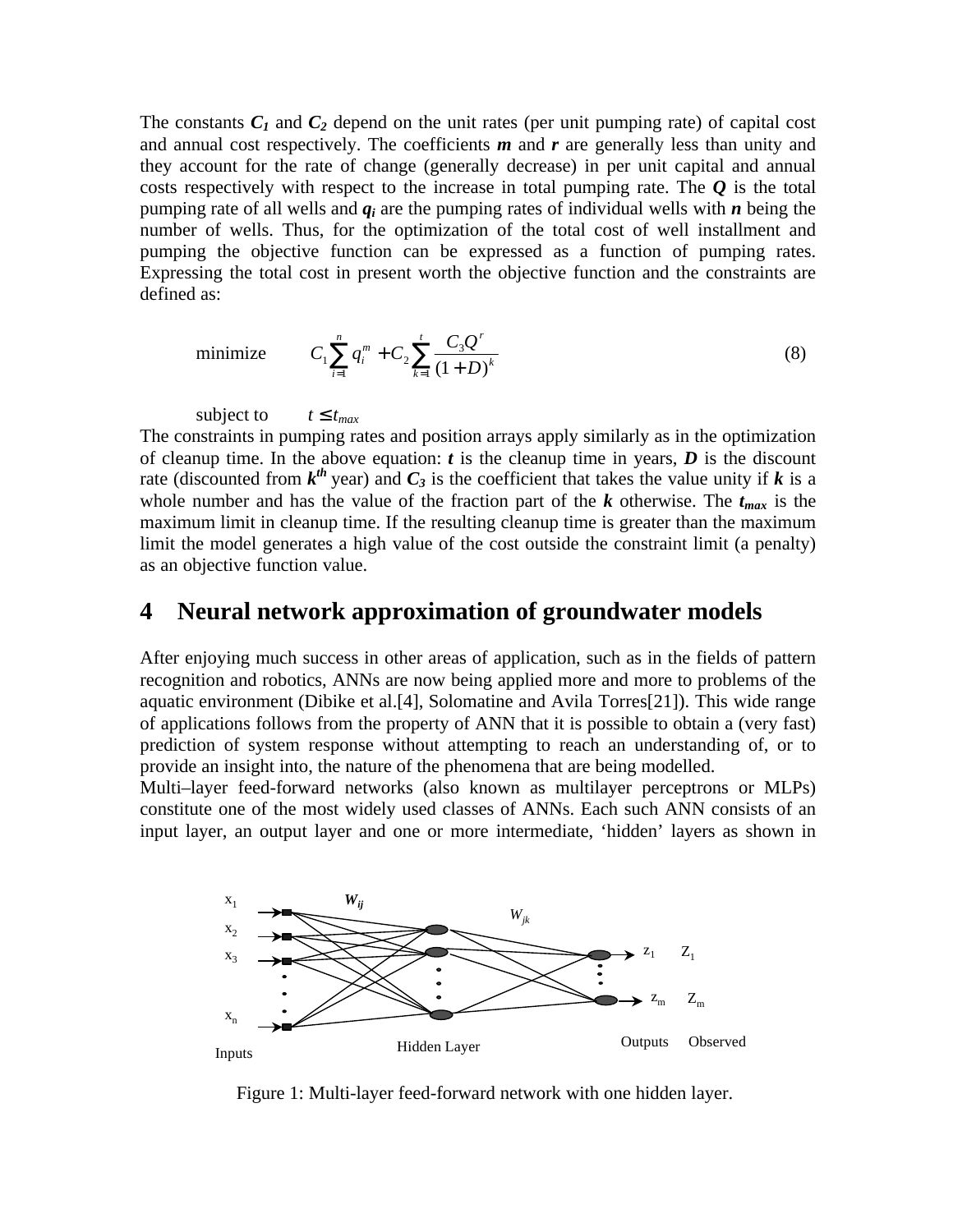Figure 1. Each unit in the hidden layer and the output layer has a (usually non-linear) transfer function such as sigmoid, tan-hyperbolic, etc. The most common learning rule for multilayer perceptrons is called the "back propagation rule". In order to learn successfully, the output of the net should approach the desired output during training. This is achieved by adjusting the weights on the links between the units, and the generalized delta rule does this by calculating the value of the error function for a particular input, and then back-propagating the error from one layer to the previous one. Each unit in the net has its weight adjusted so that it reduces the value of an error function. These steps are repeated for each input pattern in the training set; in this way the error function is reduced and the network learns.

In this study, ANN is required to approximate the groundwater models MODFLOW and MODPATH for prediction of cleanup time (or cleanup cost). To do this, the network is



(a) Cleanup time, 2 pumps

(b) Cleanup time, 3 pumps



(c) Cleanup cost, 2 pumps

(d) Cleanup cost, 3 pumps

Figures 2(a-d): Scatter plots of network training and validation for different cases.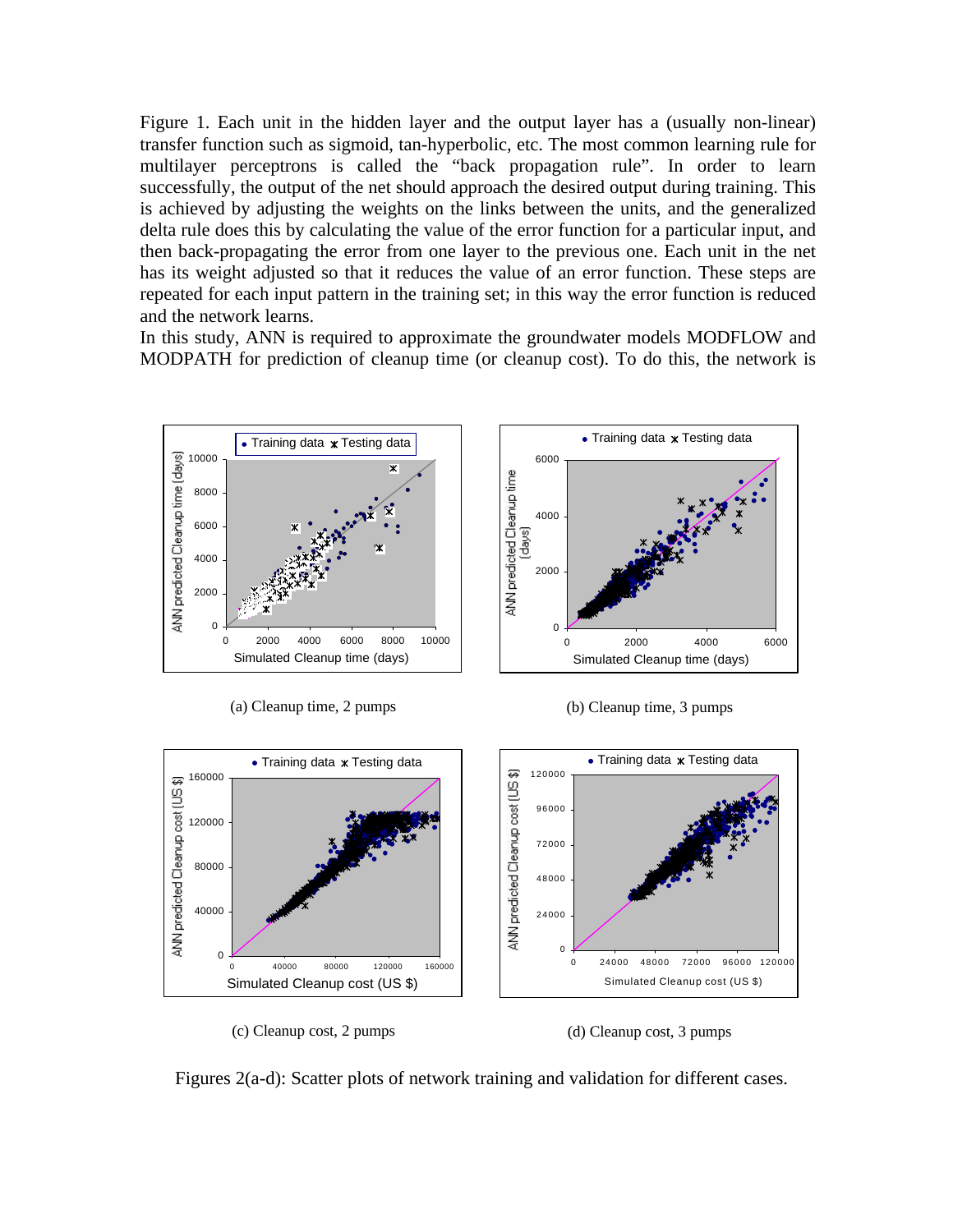first trained with data generated by these models when applied to a hypothetical contaminated unconfined aquifer system. The inputs to the network consist of the pumping rates of a number of wells and the output is the corresponding cleanup time or cleanup cost calculated by the models. Four different cases with different output (time or cost) and different number of wells were considered. In each of these cases, relatively large number of data covering reasonable range of pumping rates is used to train and validate the networks. The scattered plots on Figs. 2(a-d) illustrate the networks training and validation performances for the different cases considered. The validation result shows that the trained ANNs predicted the model output (both cleanup time and cleanup cost) to a reasonable accuracy. It is important to note that the accuracy is higher especially in the lower range of these values where the accurate approximation of the models is critical for the next optimisation step. The mean absolute errors corresponding to the smallest 50 % of the prediction values during training and validation of the ANNs are shown in Table 1. Once the training is satisfactory, the resulting ANNs are converted in to executable codes and each NN model is then coupled with the GO tool (GLOBE) replacing the physically based model (MODFLOW and MODPATH) to find an optimal pumping strategy to minimise cleanup time or cleanup cost.

|                       | Cleanup time    | Cleanup time     | Cleanup cost    | Cleanup cost    |
|-----------------------|-----------------|------------------|-----------------|-----------------|
|                       | (days)          | $\frac{days}{9}$ | (USS)           | $(US \$         |
|                       | 2 pumping wells | 3 pumping wells  | 2 pumping wells | 3 pumping wells |
| <b>Training MAE</b>   | 104             | 46               | 1977            | 1940            |
| <b>Validation MAE</b> | 122             | 43               | 2164            | 1919            |
| Correlation coeff.    | 0.965           | 0.977            | 0.956           | 0.957           |

Table 1: ANN performance on the training and validation data

# **5 Optimization and comparison of results**

### **5.1 Coupling of simulation models with GLOBE**

Using the GLOBE system as an optimiser requires coupling it with the simulation model so that they execute as a single application without the necessity of interactive input during computation. When MODFLOW and MODPATH (physically based models) are used as simulation models, two sets of executable programs are needed to couple them with GLOBE. The first program converts the GLOBE output file (searched values of parameters) as an input file to MODFLOW. The second program is required to read the output form MODPATH and to compute the objective function value to feed to GLOBE. Whereas, when the physically based models are replaced by an ANN model, the additional executable programs are not required. In fact, the ANN model is built in such a way that it takes input directly from the GLOBE output file and generates output in the format acceptable to GLOBE as input. In both cases, the coupled model starts from GLOBE and runs in a loop until the selected algorithms generate an acceptable solution and a stopping criterion is met.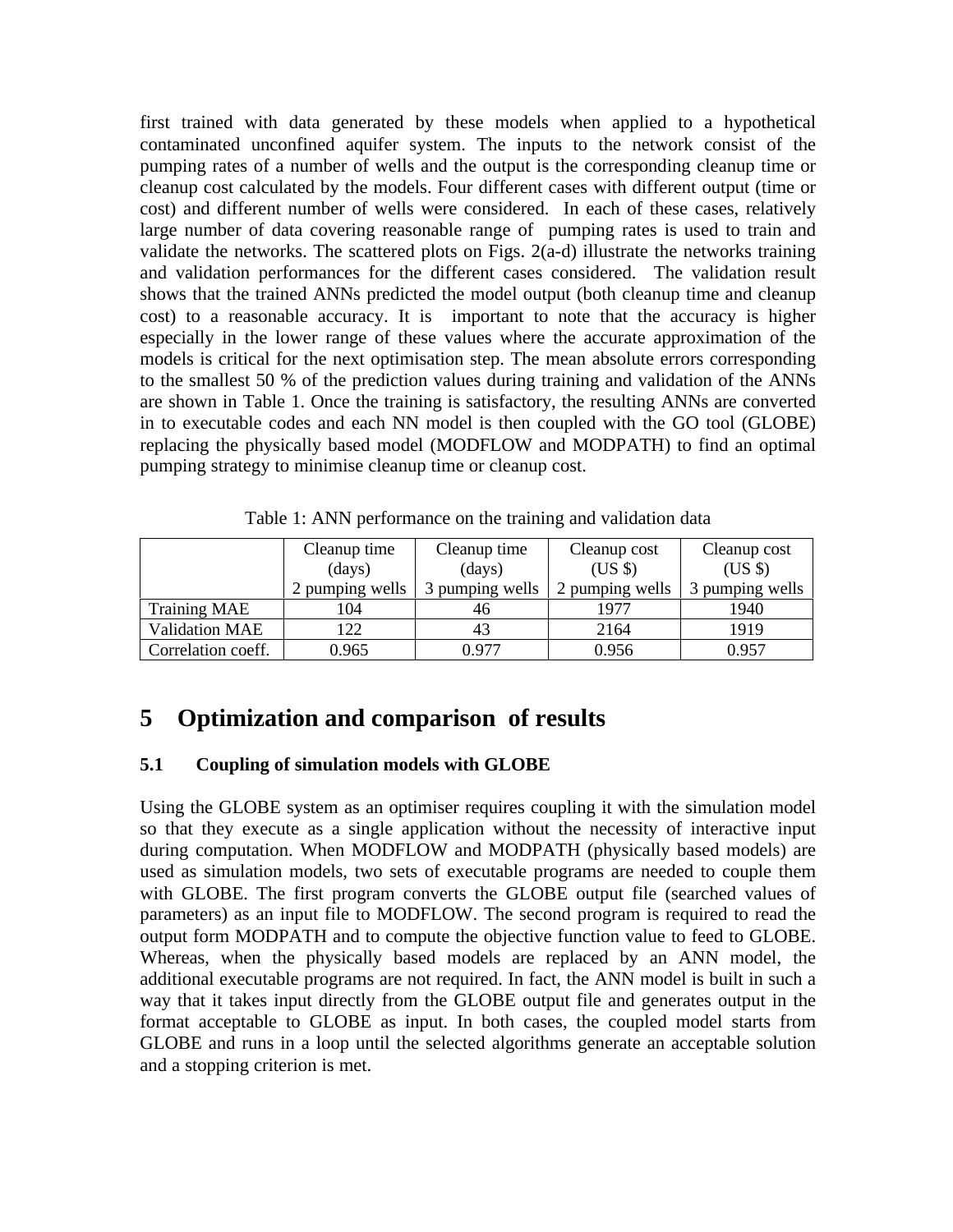#### **5.2 Optimization of cleanup time**

Using the coupled model as described in Sec. 5.1, the optimization of cleanup time was carried out using both physically based model and ANN model using three different GOAs. The comparison of results for 3 pumping wells and 4 pumping wells are shown in





Figure 3(a): Optimal solutions (cleanup time) using physically based and ANN models for 3 wells.



Figure 4(a): Optimal solutions (cleanup time) using physically based and ANN models for 4 wells.

Figure 3(b): Running time taken for physically based and ANN models for 3 wells.



Figure 4(b): Running time taken for physically based and ANN models for 4 wells.

Figs. 3 (a-b) and 4 (a-b) respectively. In terms of the optimal solutions, the performance of ANN models is better in the 3 well case than in the 4 well case. This is due to the fact that in 4 well case the ANN was trained with courser data than in 3 well case. In both cases, all three algorithms produced more or less similar cleanup time. On the contrary, as seen in Figs. 3(b) and 4(b), the time taken to find the optimal solution by different algorithms are significantly different. These figures also show the relatively small running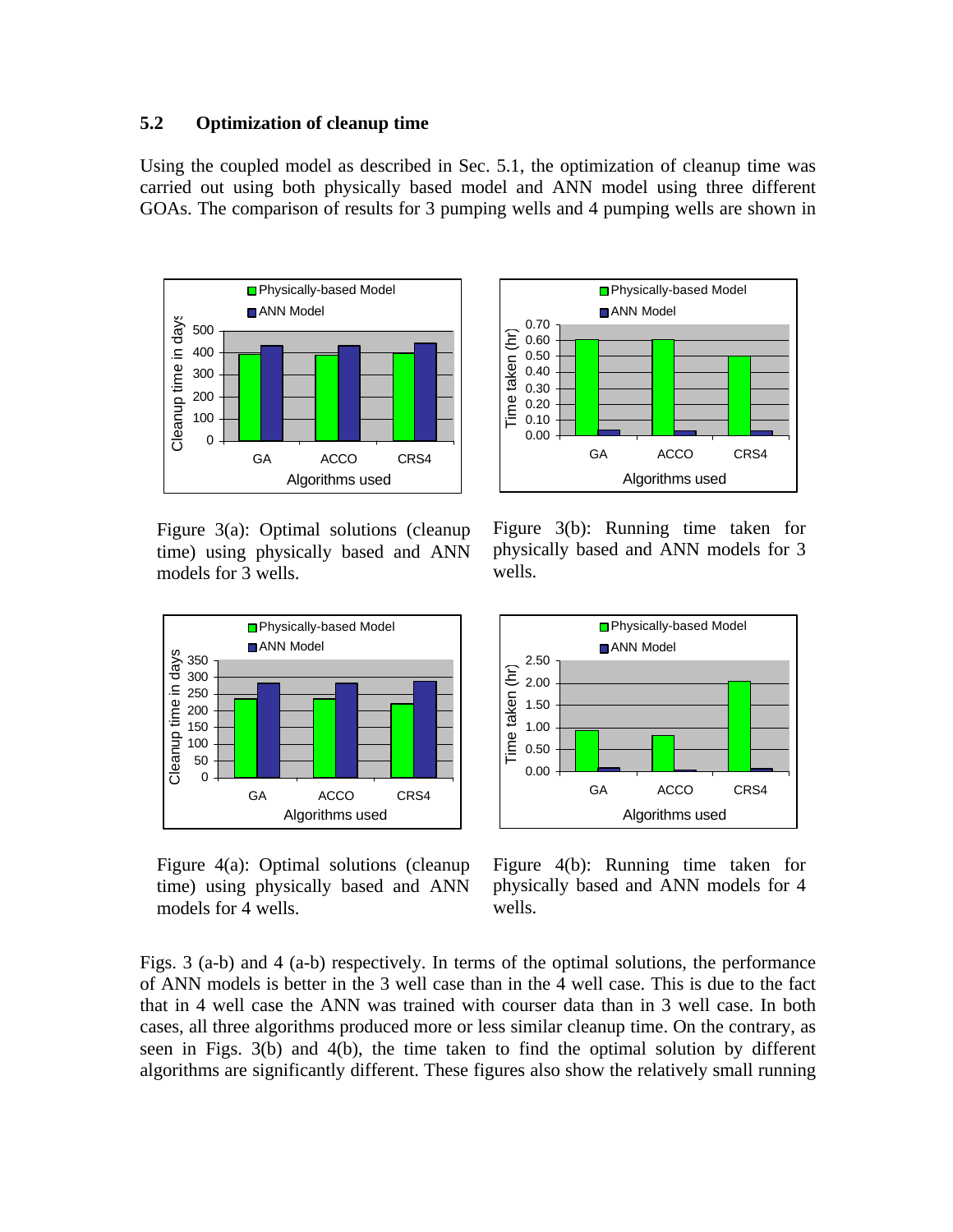time taken to find the optimal solution when an ANN replaces the physically based models.

### **5.3 Optimization of cleanup cost**

Similarly, optimization was carried out for cleanup cost using both physically based and ANN models. The comparison of results for two well case is shown in Figs. 5(a-b). The performance of ANN model is extremely good in this case. When GA was used, the ANN model gave even lower cleanup cost than the physically based model. However, it is important to note that the lower value of cleanup cost given by ANN does not necessarily mean that the ANN model is better. This could also be due to the error with which ANN replicates the physically based model.



Figure 5(a): Optimal solutions (cleanup cost) using physically based and ANN models for 2 wells.



Figure 5(b): Running time taken for physically based and ANN models for 2 wells.

## **6 Conclusion**

This study has demonstrated the potential applicability of ANN models in selecting optimal pumping strategy for contaminated aquifer cleanup. In very short time (17 times faster than the physically based model in average), the ANN model was able to give reasonably good solution. The validation result shows that the trained ANNs predicted the model output (both cleanup time and cleanup cost) to reasonable accuracy. This is true especially in the lower range of these values where the accurate approximation of the models is very important for the optimization purpose. The simplicity of the ANN model, both for its use and for coupling with GO tool, is another advantage of the ANN model. However, it is clear that the ANN must be trained with data consisting of finer interval of decision variables, in this case pumping rates, to achieve a better performance. This obviously requires more effort both for generating the data and for training the network. Further experiments are therefore recommended, particularly using higher number of pumping wells, for more comprehensive analysis of the performance of ANN models trained with different techniques, for example training with different algorithms, different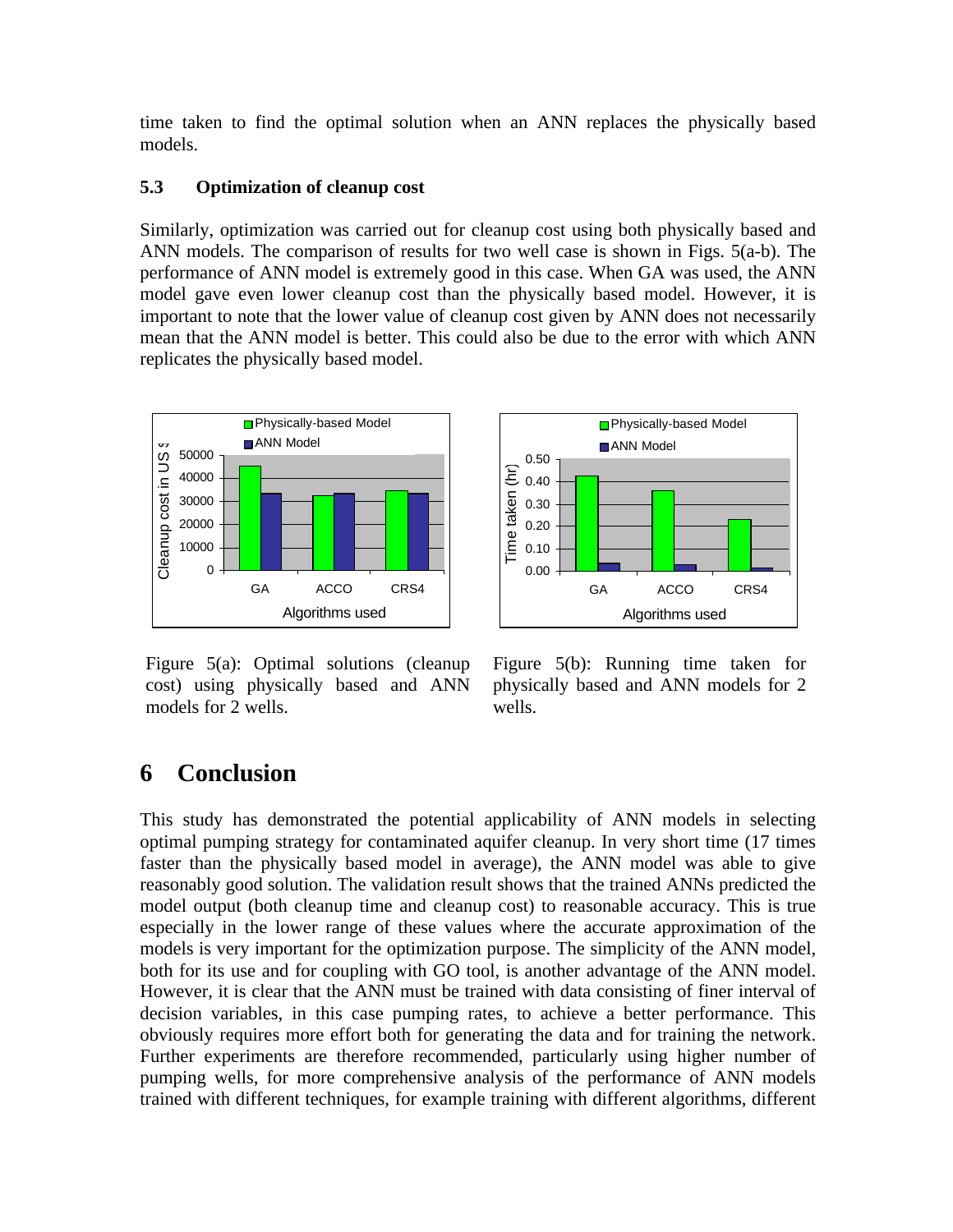number of hidden layers and more importantly using randomly generated data sampled from practically observable distributions.

The optimization process can also be made more accurate and faster by using the ANN model for finding the regions in the search space associated with the higher probability of finding the global minimum, and then using physically based model for further searching within these regions. Furthermore, the ANN models can also be used advantageously in the experiments aimed at evaluating the performances of different GO algorithms where the optimization process needs to be repeated a large number of times.

### **References**

- 1. Aral, M. M., and Guan, J. *Optimal groundwater remediation design using differential genetic algorithm.* Computational Methods in Water Resources XI (1), 349-357, Computational Mechanics Publications, 1996.
- 2. Bogacki, W., and Daniels, H. *Optimal Design of Well Location and Automatic Optimisation of Pumping Rates for Aquifer Cleanup*. Proc., Int. Symposium on Contaminant Transport in Groundwater, 363-370, 1989.
- 3. Chang, L.-C., Shoemaker, C. A., and Liu, P. L.-F. *Optimal time-varying pumping rates for groundwater remediation: Application of a constrained optimal control algorithm*. Water Resources Research, 28(12), 3157-3173, 1992.
- 4. Dibike, Y.B., Solomatine, D., and Abbott, M.B. *On the encapsulation of numericalhydraulic models in artificial neural networks*. J. Hydraulic Research, 37, 147-161, 1999.
- 5. El Harrouni, K., Ouazar, D., Walters, G. A., and Cheng, A. H.-D. *Groundwater optimization and parameter estimation by genetic algorithm and dual reciprocity boundary element method.* Engineering Analysis with Boundary Elements, 18(4), 287- 296, 1996.
- 6. Gorelick, S.M., Freeze, R.A., Donohue, D., and Keely, J.F. [Ed.] *Groundwater Contamination: Optimal Capture and Containment.* Lewis Publishers, 1993.
- 7. Greenwald, R.M., and Gorelick, S.M. *Particle Travel Times of Contaminants Incorporated into a Planning Model for Groundwater Plume Capture.* J. Hydrology, 107(2), 73-98, 1989.
- 8. Jonoski, A., Zhou, Y., and Nonner, J. *Model-aided design and optimization of artificial recharge-pumping systems.* Hydrological Sciences J., 42(6), 937-953, 1997.
- 9. Karatzas, G. P., and Pinder, G. F. *Groundwater management using numerical simulation and the outer approximation method for global optimization.* Water Resources Research, 29(10), 3371-3378, 1993.
- 10. Karatzas, G. P., and Pinder, G. F. *Combination of groundwater simulation with an outer approximation methods for global optimization.* Computational Methods in Water Resources IX (1), 337-344, Computational Mechanics Publications, 1992.
- 11. Maskey, S., Jonoski, A., and Solomatine, D. P. *Groundwater Remediation Strategy Using Global Optimisation Algorithms.* Submitted to J. Water Resources Planning and Management, ASCE, 1999.
- 12. Maskey, S., Jonoski, A., and Solomatine, D. P. *Use of Global Optimisation Technique in Groundwater Pumping Strategy for Plume Removal.* In Groundwater Updates, Proceedings of IAHR International Symposium 2000 on Groundwater, May 2000,